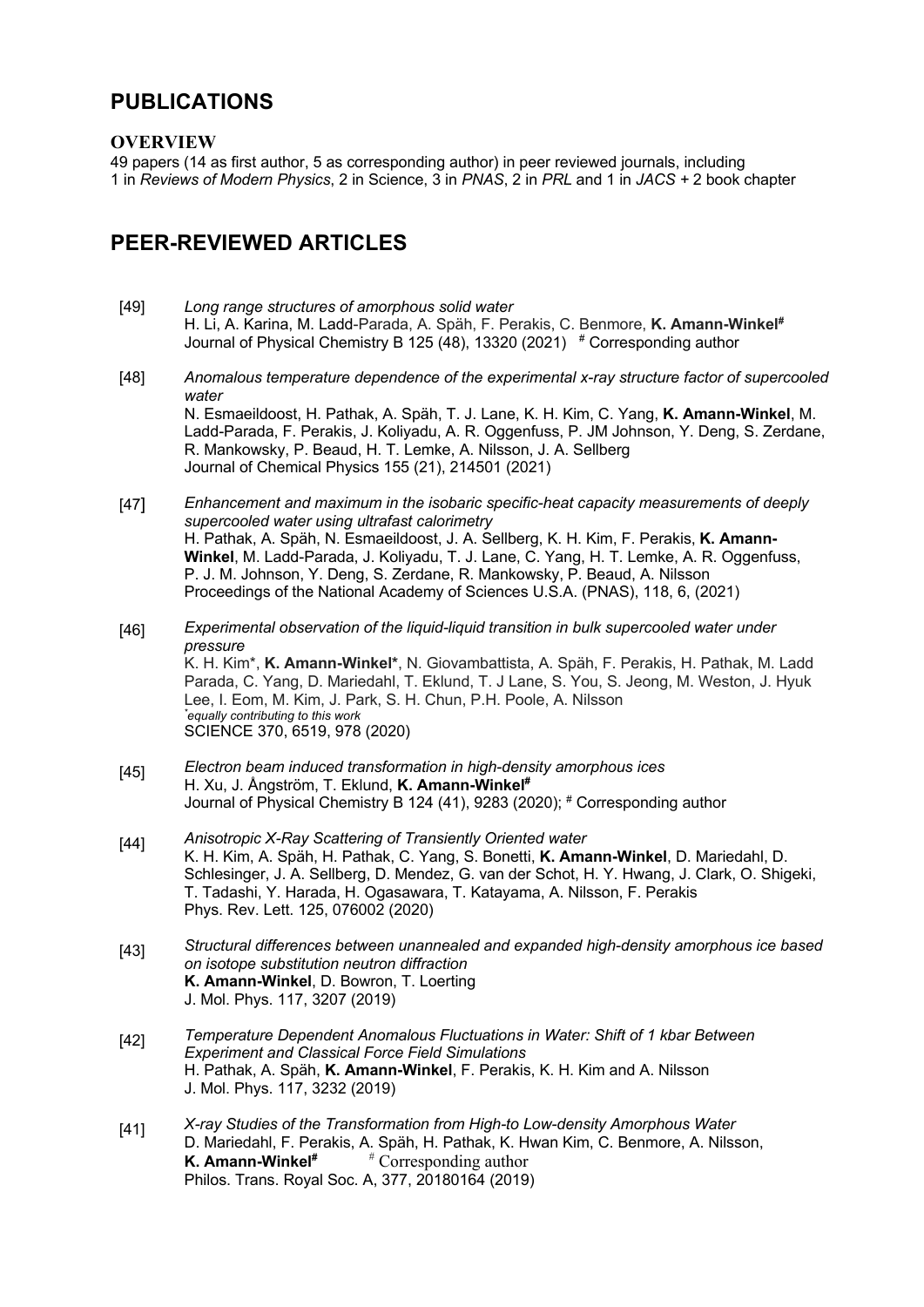- [40] *Apparent Power-law behavior of water's isothermal compressibility and correlation length upon supercooling* A. Späh, H. Pathak, K. H.Kim, F. Perakis, D.Mariedahl, **K. Amann-Winkel**, J. A. Sellberg, J. H. Lee, S.Kim, J. Park, K. H. Nam, T.Katayama, and A. Nilsson Phys. Chem. Chem. Phys, 21, 26-31 (2019)
- [39] *X-ray Scattering and O-O Pair-Distribution Functions of Amorphous Ices* D. Mariedahl, F. Perakis, A. Späh, H. Pathak, K. H. Kim, G. Camisasca, D. Schlesinger, C. Benmore, L. G. M. Pettersson, A. Nilsson and **K. Amann-Winkel**# # Corresponding author Journal of Physical Chemistry B 122, 7616 (2018)
- [38] *Response to comment on "Maxima in the Thermodynamic Response and Correlation Functions of Deeply Supercooled Water"* K.H. Kim, A. Späh, H. Pathak, F. Perakis, D. Mariedahl, **K. Amann-Winkel**, J.A. Sellberg, J.H. Lee, S. Kim, J. Park, K.H. Nam, T. Katayama and A. Nilsson SCIENCE 360, (2018)
- [37] *Coherent x-rays reveal the influence of cage effects on ultrafast water dynamics* F. Perakis, G. Camisasca, T. Lane, A. Späh, K. Wikfeldt, J. Sellberg, F. Lehmkühler, H. Pathak, K. H. Kim, **K. Amann-Winkel**, S. Schreck, S. Song, T. Sato, M. Sikorski, A. Eilert, T. McQueen, H. Ogasawara, D. Nordlund, W. Roseker, J. Koralek, S. Nelson, P. Hart, R. Alonso-Mori, Y. Feng, D. Zhu, A. Robert, G. Grübel, L. Pettersson, A. Nilsson Nature Communications 9:1917 (*2018)*
- [36] *Calorimetric study of water's two glass transitions in the presence of LiCl.* G. N. Ruiz, **K. Amann-Winkel**, L. E. Bove, H. R. Corti, T. Loerting Physical Chemistry Chemical Physics *20*, 6401 (2018)
- [35] *Maxima in the Thermodynamic Response and Correlation Functions of Deeply Supercooled Water* K.H. Kim, A. Späh, H. Pathak, F. Perakis, D. Mariedahl, **K. Amann-Winkel**, J.A. Sellberg, J.H. Lee, S. Kim, J. Park, K.H. Nam, T. Katayama and A. Nilsson SCIENCE 358, 1589 (2017)
- [34] *Relaxation dynamics and transformation kinetics of deeply supercooled water: Temperature, pressure, doping, and proton/deuteron isotope effects* S. Lemke, P.H. Handle, L.J. Plaga, J.N. Stern, M. Seidl, V. Fuentes-Landete, **K. Amann-Winkel**, K.W. Köster, C. Gainaru, T. Loerting, and R. Böhmer Journal of Chemical Physics 147, 034506, (2017)
- [33] *Diffusive dynamics during the high-to-low density transition in amorphous ice*  F. Perakis<sup>\*</sup>, K. Amann-Winkel<sup>\*</sup>, F. Lehmkühler, M. Sprung, D. Mariedahl, J.A. Sellberg, H. Pathak, A. Späh, F. Cavalca, D. Schlesinger, A. Ricci, A. Jain, B. Massani, F. Aubree, C. J. Benmore, T. Loerting, G. Grübel, L. G. M. Pettersson and Anders Nilsson *\* equally contributing to this work* Proceedings of the National Academy of Sciences U.S.A. (PNAS), 114, 8193, (2017)
- [32] *X-ray and Neutron Scattering of Water* **K. Amann-Winkel**, M.-C. Bellissent-Funel, L.E. Bove, T. Loerting, A. Nilsson, A. Paciaroni, D. Schlesinger, L. Skinner Chemical Reviews 116, 13, 7570–7589, (2016)
- [31] *Water: a Tale of Two Liquids.* P. Gallo, **K. Amann-Winkel**, C.A. Angell, M. Anisimov, F. Chaupin, C. Chakravarty, E. Lascaris, T. Loerting, A. Panagiotopoulos, J. Russo, J.A. Sellberg, H. Stanley, H. Tanaka, C. Vega De Las Heras, L. Xu, L. Pettersson Chemical Reviews 116, 13, 7463–7500, (2016)
- [30] *Colloquium: water's controversial glass transitions* **K. Amann-Winkel**, R. Böhmer, F. Fujara, C. Gainaru, B. Geil, T. Loerting Reviews of Modern Physics *88*, 011002 (2016)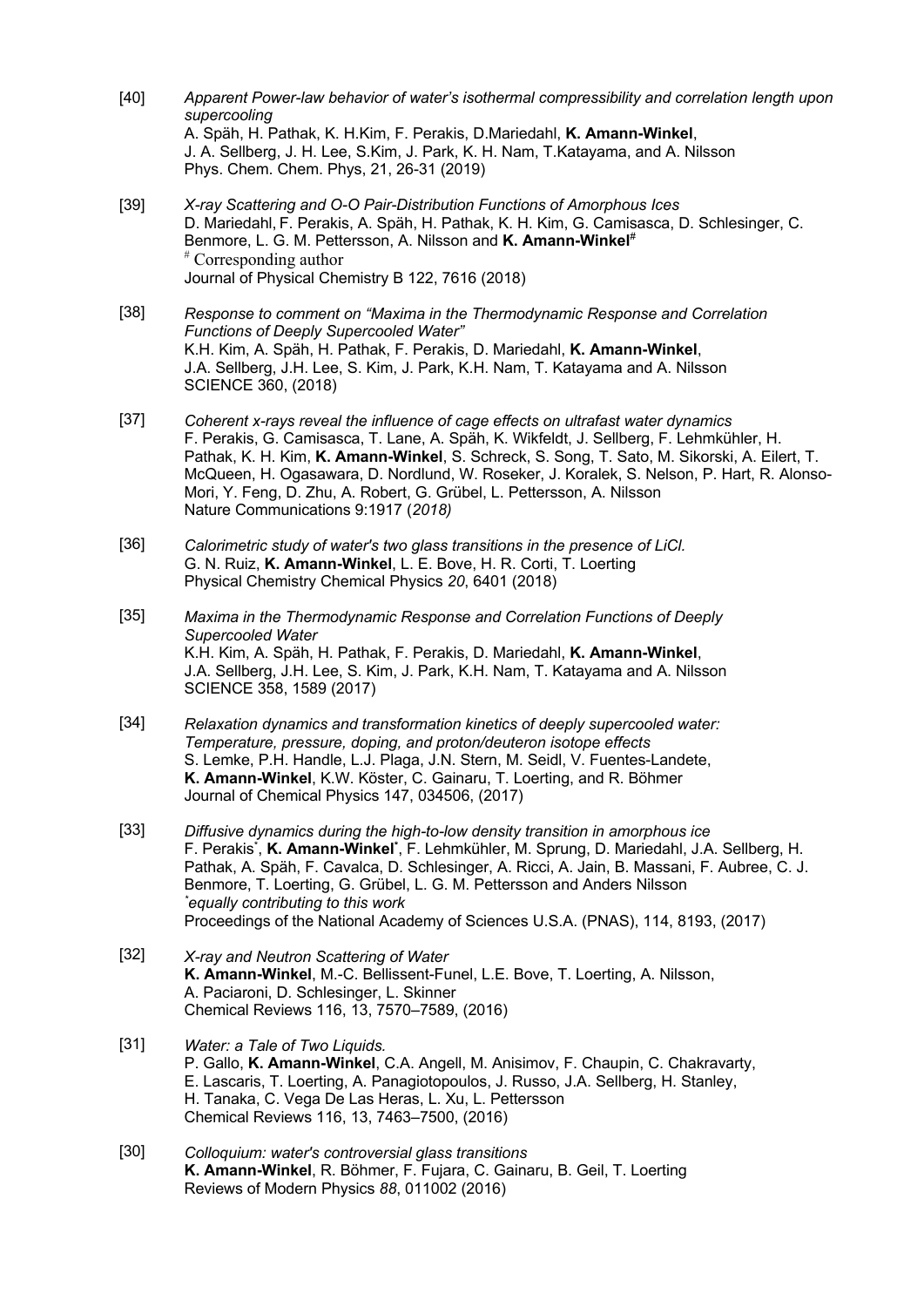- [29] *Experimental evidence for two distinct deeply supercooled liquid states of water. Response to "Comment on 'Water's second glass transition'", by G. P. Johari,* Thermochim. Acta **617**, 200 *(2015)* J. Stern, M. Seidl, C. Gainaru, V. Fuentes-Landete, **K. Amann-Winkel**, P. Handle, K.W. Köster, H. Nelson, R. Böhmer, T. Loerting Thermochim. Acta (2015)
- [28] *Anomalous behavior of the homogeneous ice nucleation rate in "no-man's land".* H. Laksmono, T.A. McQueen, J.A. Sellberg, N. Duane Loh, C. Huang, D. Schlesinger, R.G. Sierra, C.Y. Hampton, D. Nordlund, M. Beye, A.V. Martin, A. Barty, M.M. Seibert, M. Messerschmidt, G.J. Williams, S. Boutet, **K. Amann-Winkel**, T. Loerting, L. G. M. Pettersson, M.J. Bogan, A. Nilsson Journal of Physical Chemistry Letters 6, 2826 (2015)
- [27] *The glass transition in high-density amorphous ice* T. Loerting, V. Fuentes-Landete, P.H. Handle, M. Seidl, **K. Amann-Winkel**, C. Gainaru, R. Böhmer Journal of Non-Crystalline Solids 407**,** 423 (2015)
- [26] *Anomalously large isotope effect in the glass transition of water.* C. Gainaru, A.L. Agapov, V. Fuentes-Landete, **K. Amann-Winkel**, H. Nelson, K.W. Köster, A.I. Kolesnikov, V.N. Novikov, R. Richert, R. Böhmer, T. Loerting, A.P. Sokolov Proceedings of the National Academy of Sciences U.S.A. (PNAS) 111, 17402 (2014)

#### [25] *Water's second glass transition* **K. Amann-Winkel**, C. Gainaru, P. H. Handle, M. Seidl, H. Nelson, R. Böhmer, T. Loerting Proceedings of the National Academy of Sciences U.S.A. (PNAS) 110, 17720 (2013)

- [24] *From parallel to single crystallization kinetics in high-density amorphous ice* M. Seidl, **K. Amann-Winkel**, P. H. Handle, G. Zifferer, T. Loerting Physical Review B 88, 174105 (2013)
- [23] *Ultra-slow Dynamics in Low Density Amorphous Ice Revealed by Deuteron NMR: Indications for a Glass Transition* F. Löw, **K. Amann-Winkel**, T. Loerting, F. Fujara, B. Geil Physical Chemistry Chemical Physics 15, 9308 (2013)
- [22] *Limits of metastability in amorphous ices: 2H-NMR relaxation* F. Löw, **K. Amann-Winkel**, B. Geil, T. Loerting, *C. Wittich, F. Fujara* Physical Chemistry Chemical Physics 15, 576 (2013)
- [21] *Limits of metastability in amorphous ices: the neutron scattering Debye Waller factor* **K. Amann-Winkel**, F. Löw, P.H. Handle, W. Knoll, J. Peters, B. Geil, F. Fujara, T. Loerting Physical Chemistry Chemical Physics 14, 16386 (2012)
- [20] *Local structural order in carbonic acid polymorphs: Raman and FT-IR spectroscopy* C. Mitterdorfer, J. Bernard, F. Klauser, **K. Winkel**, I. Kohl, K.R. Liedl, H. Grothe, E. Mayer, T. Loerting Journal of Raman Spectroscopy 43, 108 (2012)
- [19] *Cryoflotation: densities of amorphous and crystalline ices* T. Loerting, M. Bauer, I. Kohl, K. Watschinger, **K. Winkel**, E. Mayer Journal of Physical Chemistry B 115, 14167 (2011) Special Issue: H. Eugene Stanley Festschrift
- [18] *How many amorphous ices are there?* T. Loerting, **K. Winkel**, M. Seidl, M. Bauer, Ch. Mitterdorfer, P. H. Handle, Ch.G. Salzmann, E. Mayer, J.L. Finney, D. Bowron Physical Chemistry Chemical Physics 13*, 8783 (2011)*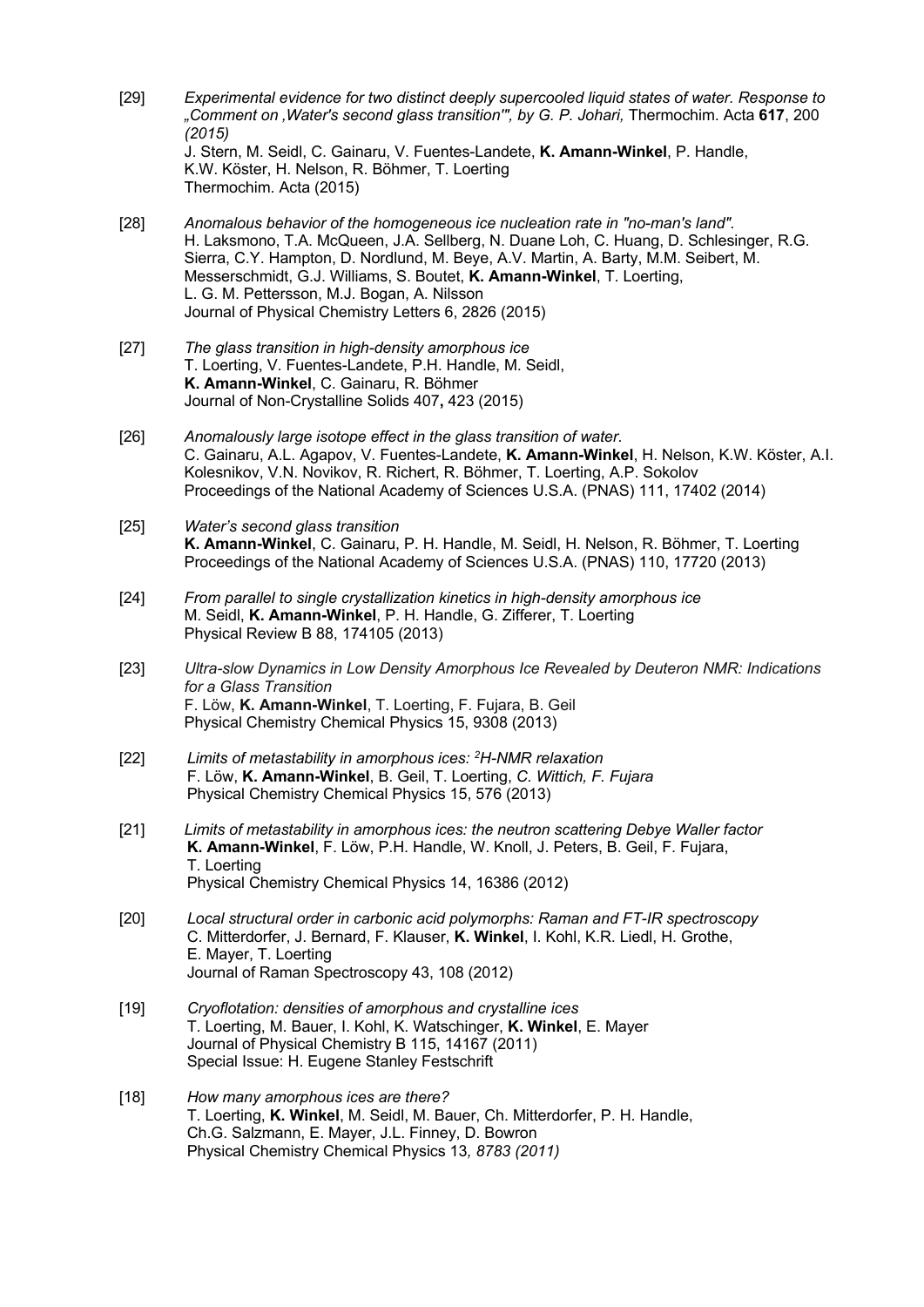- $[17]$ *Equilibrated high-density amorphous ice and its first-order transition to the low-density form* **K. Winkel#**, E. Mayer, T. Loerting # Corresponding authorship Journal of Physical Chemistry B 115, 14141 (2011) Special Issue: H. Eugene Stanley Festschrift
- $[16]$ *Volumetric study consistent with a glass-to-liquid transition in amorphous ices under pressure* M. Seidl, M.S. Elsaesser, **K. Winkel**, G. Zifferer, E. Mayer, T. Loerting; Physical Review B 83, 100201 (2011)
- [15] *Structural study of low concentration LiCl aqueous solutions in the liquid, supercooled, and hyperquenched glassy states* **K. Winkel**, M. Seidl, T. Loerting, L.E. Bove, S. Imberti, V. Molinero, F. Bruni, R. Mancinelli, M.A. Ricci; Journal of Chemical Physics 134, 024515 (2011)
- $[14]$ *Reversibility and isotope effect of the calorimetric glass*®*liquid transition of low-density amorphous ice* M. S. Elsaesser, **K. Winkel**, E. Mayer, T. Loerting Physical Chemistry Chemical Physics 12**,** 708 (2010)
- [13] *Hexagonal ice transforms at high pressures and compression rates directly into "doubly metastable" ice phases* M. Bauer, **K. Winkel**, D. Toebbens, E. Mayer, T. Loerting Journal of Chemical Physics **131,** 224514 (2009)
- [12] *Relaxation effects in low density amorphous ice: Two distinct structural states observed by neutron diffraction* **K. Winkel**, D.T. Bowron, T. Loerting, E. Mayer, J.L. Finney Journal of Chemical Physics **130**, 204502 (2009) **Research Highlight** at JCP online
- [11] *Raman spectroscopic study of the phase transition of amorphous to crystalline ß-carbonic acid* I. Kohl, **K. Winkel**, M. Bauer, K.R. Liedl, T. Loerting, E. Mayer Angewandte Chemie Int. Ed. **48**, 2690 (2009)
- [10] *Compression-rate dependence of the phase transition from hexagonal ice to ice II and/or ice III* M. Bauer, M.S. Elsaesser, **K. Winkel**, E. Mayer, T. Loerting Physical Review B **77**, 220105 (2008)
- [9] *Structural transitions in amorphous H2O and D2O: The effect of temperature* **K. Winkel**, M. Bauer, E. Mayer, M. Seidl, M.S. Elsaesser, T. Loerting Journal of Physics: Condensed Matter **20**, 494212 (2008)
- [8] *Water polyamorphism: Reversibility and (dis)continuity* **K. Winkel**, M.S. Elsaesser, E. Mayer, T. Loerting Journal of Chemical Physics **128**, 044510 (2008)
- [7] *Carbonic acid: From polyamorphism to polymorphism* **K. Winkel**, W. Hage, T. Loerting, S.L. Price, E. Mayer Journal of American Chemical Society **129**, 13863 (2007)
- [6] *Isothermal amorphous- amorphous- amorphous transitions in water* **K. Winkel**, W. Schustereder, I. Kohl, C.G. Salzmann, E. Mayer, T. Loerting Proc. 11th Intl. Conf. on the Physics and Chemistry of Ice, 641 (2007)
- [5] *High density amorphous ice from cubic ice* T. Loerting, I. Kohl, W. Schustereder, **K. Winkel**, E. Mayer Chem. Phys. Chem. **7**, 1203 (2006)